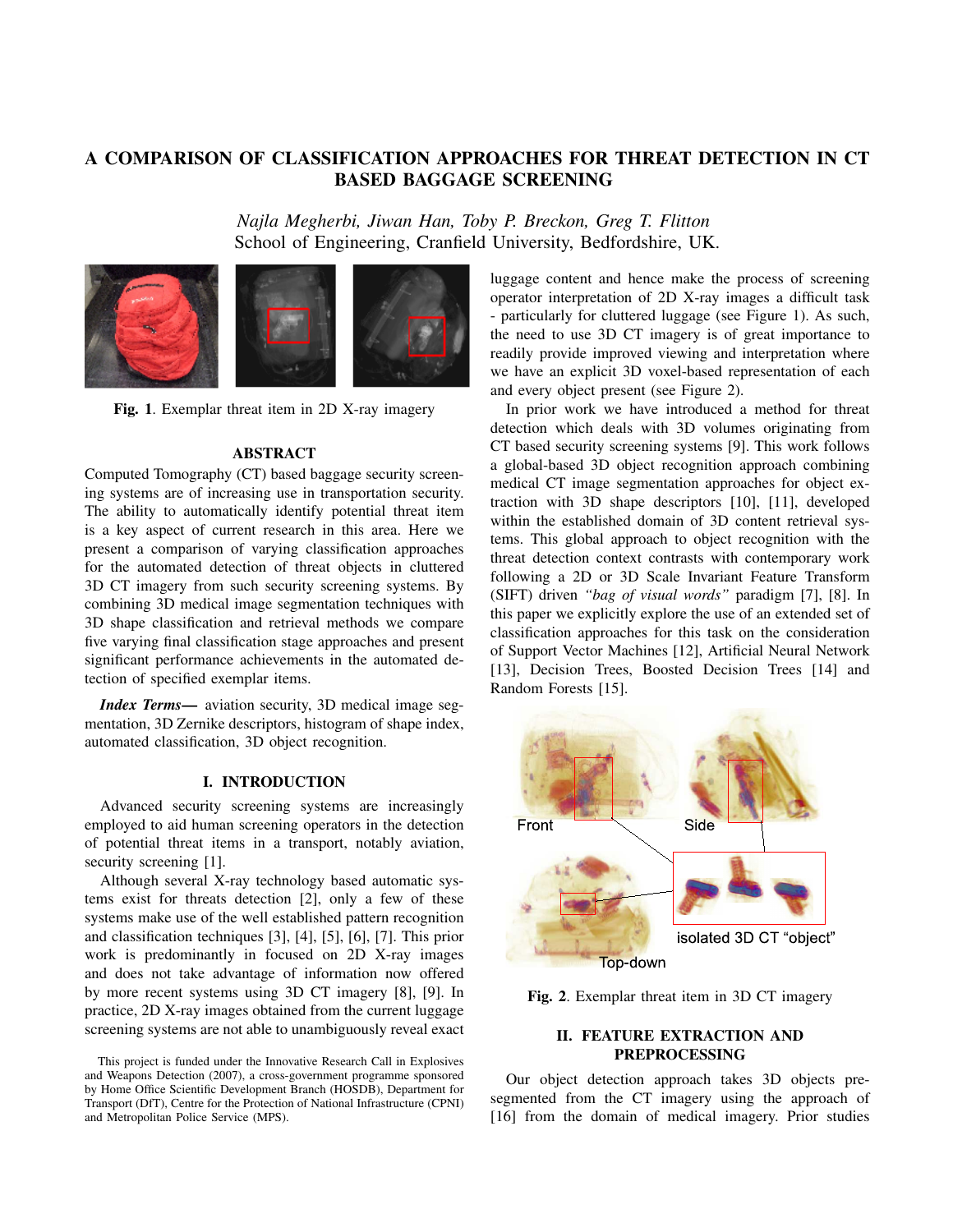[9] identify [16] as outperforming several other CT segmentation methods [17] in our cluttered baggage data especially for thin objects such as weaponry. Objects are preprocessed, normalized and for each 3D object instance a feature vector representation is constructed. For initial (offline) classifier training this methodology is used to construct a set of positive and negative feature vectors examples for class differentiation. In the on-line classification/recognition phase a new unseen cluttered CT baggage volume is first segmented into multiple connected objects from which a feature vector representation is similarly constructed for each to enable classification via a given classifier methodology.

#### II-A. Feature Vector Construction

Our 3D segmented objects are described by a 3D shape descriptor made up of rotational-invariant 3D Zernike descriptors [11] and Histogram of Shape Index (HSI) [10] following the comprehensive review of [18], [19] within the domain of available 3D global shape descriptors.

3D Zernike descriptors are obtained from a voxelized model of 3D objects and are rotation invariant by design. In comparison to many other 3D shape descriptors, 3D Zernike descriptors are robust to noise [11]. Histogram of shape index is a local surface shape measure based on the curvature of the object. It is constructed by segmenting the range of the shape index curvature measure into equal sized histogram bins. The shape index itself,  $SI(p)$ , represents the shape of a local surface, at point  $p$ , by a single-value angular measure. It is defined as follows:

$$
SI(p) = \frac{1}{2} - \frac{1}{\pi} \cdot \tan^{-1} \frac{k_1(p) + k_2(p)}{k_1(p) - k_2(p)} \tag{1}
$$

Where  $k_1(p)$  and  $k_2(p)$  are the maximum and minimum curvature at point *p* of the surface. Each value of the shape index, which is in the range  $[0 \rightarrow 1]$ , corresponds to a distinct surface shape except for an exact plane where it is undefined. In contrast to 3D Zernike descriptors, the shape index is derived from a surface mesh model [10] and derived from curvature (known to be susceptible to noise).

As with most of shape representation methods, 3D Zernike descriptors and histogram of shape index require prior pose normalization in which the 3D object is normalized to achieve invariance with respect to geometrical transformations (i.e. rotation, scale, and translation). 3D Zernike descriptors [11] are rotation invariant but do not have scale and translation invariance properties. By contrast, the histogram of shape index descriptor is rotation and translation invariant [10]. Thus our 3D objects are pose-normalized with respect to scale and translation by translating and rescaling (i.e. voxel re-sampling) each object based on its identifiable 3D bounding box, from prior segmentation, within the original CT baggage image.

To generate Zernike descriptors, we use a maximal order of 20 to yield a Zernike descriptors feature vector in  $\mathbb{R}^{121}$ . The step bin of the shape index used to compute the histogram is 0.005 which results in a histogram vector in  $\mathbb{R}^{200}$  over a shape index value range of  $[0 \rightarrow 1]$ . The resulting combined feature vector of concatenated Zernike descriptors and histogram of the shape index is thus in  $\mathbb{R}^{321}$ .

#### III. CLASSIFICATION

Five classification approaches are compared for the classification of such items within this study:- *Support Vector Machines [12], Artificial Neural Network [13], Decision Trees [14], Boosted Decision Trees [20] and Random Forests [15].* Our support vector machine approach utilizes grid search [12] to identify a maximally performing kernel and parameter set (RBF kernel) whilst empirical experimentation identifies a maximal optimal 200-hidden node configuration for our Neural Network approach trained via backpropogation [13]. For comparison we additionally present a tryptic of decision tree classification approaches from basic (postpruned) tree construction using CART *[14]*, a boosting based ensemble approach *[20] (discrete Adaboost, 100 weak classifiers)* and the seminal contemporary image classification approach of Random Forests *(100 tree classifiers).* Each approach is trained, using a cross-validation approach as appropriate, to give a binary detection (present/not present) output for a given object class.

### IV. EXPERIMENTAL RESULTS

Our evaluation is based on a CT baggage imagery dataset containing two threat object classes: firearms and bottles [8], [9] (236 CT images containing a set of 35 bottles and 7 firearms variants). Within current air travel security regulations, bottles represent interesting target objects to examine in any luggage screening process. Due to the limited availability of firearm examples we use bottles as the class object with which to present our results. Our training set consists of 24 bottle example volumes (positive samples) and 55 non-bottle volumes (negative samples) segmented and normalized to a scale of  $60<sup>3</sup>$  voxels. In Figure 3 we show a representative set of the positive training examples used. Negative samples are randomly generated from negative CT volumes (without bottles) and subsequently normalized (see pre-normalisation examples in Figure 4). We compare the performance of varying classification approaches in identifying this object class using both isolated Zernike  $(\mathbb{R}^{121})$ or histogram of shape index (HSI,  $\mathbb{R}^{200}$ ) descriptors and additionally the (full) combined  $\mathbb{R}^{321}$  Zernike/histogram of shape index feature vector as outlined in Section II-A.

Our test data set consists of 61 positive and 65 negative variant bottle object examples within which 19 of the physical bottle types present have not been used in training set of volumes. From Table I to Table V we summarize the results considering Accuracy, Precision, True Negative Rate (TNR) and Recall as defined in Equations 2 to Equation 5 and subsequently scaled to a percentile range:-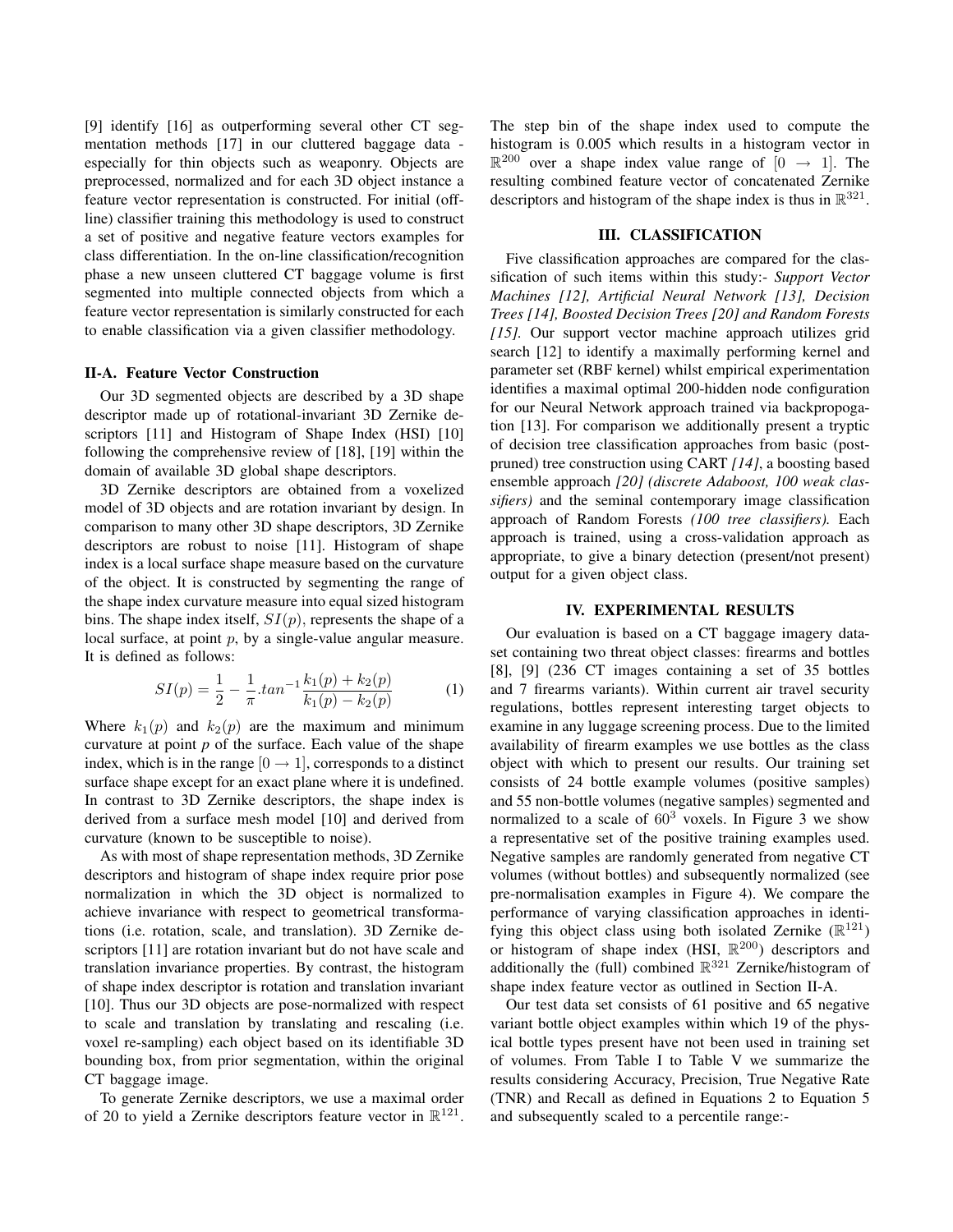

Fig. 3. A representative set of 3D positive object examples



Fig. 4. A representative set of 3D negative object/clutter examples

$$
Accuracy = \frac{tp + tn}{tp + fp + tn + fn}
$$
 (2)

$$
Precision = \frac{tp}{tp + fp} \tag{3}
$$

$$
TrueNegativeRate(TNR) = \frac{tn}{tn + fp}
$$
 (4)

$$
Recall = \frac{tp}{tp + fn} \tag{5}
$$

where  $tp$ ,  $tn$ ,  $fp$  and  $fn$  are defined as the recorded number of true positive, true negative, false positive and false negative occurrences respectively.

From Tables I - V it can been seen that the varying classifiers offer good performance on both the Histogram of Shape Index (HSI) based and combined Zernike/HSI feature vector input (outperforming isolated Zernike descriptors in all cases). Notably the performance of the simple decision tree classifier and the boosted tree ensemble classifier is identical on these two feature vector input cases (Table III/IV) with marginal out-performance by the Random Forest

| <b>Feature Vector</b> | Accuracy | <b>Precision</b> | TNR   | Recall |
|-----------------------|----------|------------------|-------|--------|
| Isolated Zernike      | 93.65    | 88.52            | 90.14 | 98.18  |
| Isolated HSI          | 98.41    | 96.72            | 97.01 | 100    |
| Combined              | 98.41    | 96.72            | 97.01 | 100    |

Table I. Performance of Support Vector Machine classifier (%)

| <b>Feature Vector</b> | <b>Accuracv</b> | Precision | I'NK     | Recall |
|-----------------------|-----------------|-----------|----------|--------|
| Isolated Zernike      | 80.95           |           | 93.85    |        |
| Isolated HSI          | 89.68           | 96.15     | 96.9     | u.     |
| Combined              | 97 61           | 70O.      | $\Omega$ | 95.08  |

Table II. Performance of Neural Network classifier (%)

| <b>Feature Vector</b> | <b>Accuracy</b> | <b>Precision</b> | TNR    | Recall |
|-----------------------|-----------------|------------------|--------|--------|
| Isolated Zernike      | 70.63           | 81.58            | 89.23  | 50. RQ |
| Isolated HSI          | 98.41           | 100              | -100 L | 96.79  |
| Combined              | 98.41           | 100              | 1 O C  |        |

Table III. Performance of Decision Tree classifier (%)

| <b>Feature Vector</b> | Accuracy | Precision | TNR    | Recall |
|-----------------------|----------|-----------|--------|--------|
| Isolated Zernike      | 89.68    | 92.86     | 93.85  | 85.25  |
| Isolated HSI          | 98.41    | 100       | 100    | 96 72  |
| Combined              | IX 41    | (1)       | 7 OG 1 |        |

Table IV. Performance of Boosted Decision Tree classifier (%)

approach (Table V). The support vector machine classifier outperforms all other approaches on the combined descriptor (Table I) offering comparable performance on the isolated histogram of shape index feature vectors to the Random Forest approach. We can conclude the histogram of shape index is a maximally discriminative feature, over and above 3D Zernike descriptors, for this classification task over a range of independent classification approaches.

Some representative detection results obtained by our approach using both feature vectors are depicted in Figure 5. Bottles are detected independently of their segmentation quality which can depend on the bottle background in the bag which can contain a significant amount of clutter and exhibit a huge variability over the data-set. In addition, the segmentation results can depend on the bottle liquid fill level with the liquid inside the bottle taking several forms in the CT image depending on the position of the bottle in the baggage item and also the position of the item within the CT security scanner [9]. This is a synonym to the 3D occlusion case in non-CT based 3D object retrieval but using our method we illustrate bottles with varying liquid fill levels are still detected (Figure 5).



Fig. 5. Correct detection with all classifiers using combined histogram of shape index and Zernike descriptors

In Figure 6 we show some negative samples which have

| <b>Feature Vector</b> | <b>Accuracv</b> | Precision | I'NK   | Recall |
|-----------------------|-----------------|-----------|--------|--------|
| Isolated Zernike      | xyyy            | 93 OZ     | 95.38  | 65.57  |
| Isolated HSI          | (1)             |           | . OC   | (      |
| Combined              |                 |           | $($ )( |        |

Table V. Performance of Random Forest classifier (%)